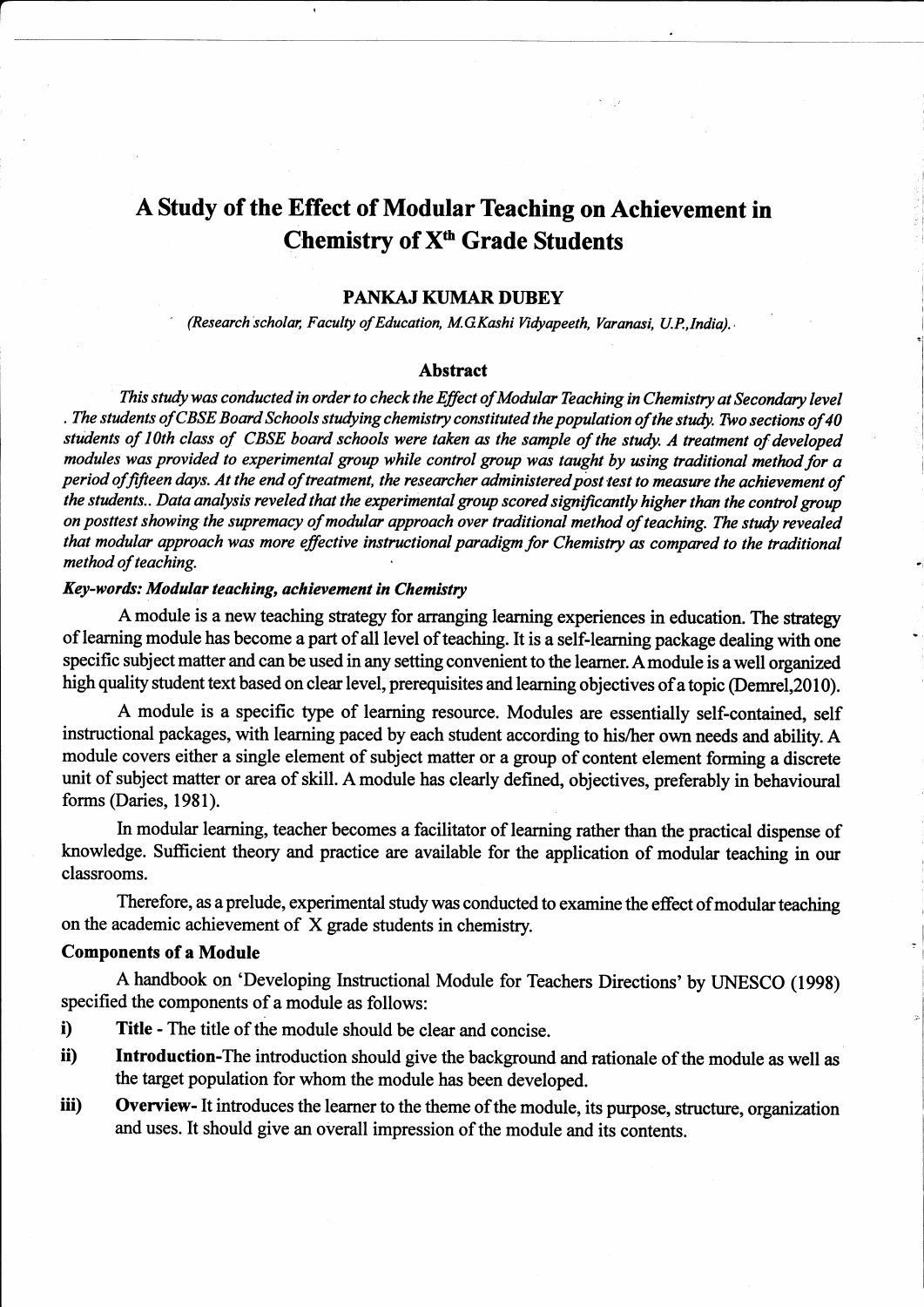### SPAE,VoL7,No,7,January2077 [Zg

- iv) Instruction to the users- The component should include clear instructions to the learner as to how he should proceed and what he has to do after each step or stage. These instructions include how to take pre-test, formative test, and summative test and how to undertake learning activities etc. Instructions for evaluation may also be given.
- v) Pre Test- The pretest is taken by the learner at the beginning. This helps to find out the level of knowledge and skills that the learner already has. It helps the learner to find for himself the entry points in the module. If the ability of the learner is up to the standard fixed by the module developer, he may be advised to skip the module and go on to the next one. But if it is below the standard, he is asked to study the module.
- vi) Objectives-The instructional objectives of the module should be clearly stated. They should specify the expected learning outcomes in terms of behaviour.
- vii) Learning Activities-Learning activities should be provided in a planned and sequential manner. These activities enable the learner to develop behaviour in a pre-determined direction.

The following are some of the principles, which should be kept in mind while developing the leaming activities:

- a) Leaming activities should be planned on the basis of the entry behaviour of the learners. Enty behaviour means the previous knowledge of the learner about the instructional objectives.
- b) The learning activities should be based on the need of the learner.
- c) The learning activities should be based on the terminal behaviour i.e. the ultimate outcome of learning activities.
- d) The learning activities should provide for individual differences. The activities should provide for individual differences. The activities should provide for freedom and flexibility in the learning process.
- e) The learning activities should be properly graded so that the learner proceeds step by step in the order of difficulty.
- f) The learning activities should be of different types using different media and methodology.
- g) The methodology used in learning activities should promote imagination, divergent thinking and creative innovative behaviour, on the part of the learners.
- h) The learning activities should provide maximum interaction among the students and the teachers.
- (i) The learning activities should be varied enough to cater to the students interests, abilities and learning styles.
- C) The learning activities should provide the learner with enough knowledge of his progress.
- (viii) Formative Evaluation-Formative evaluation are done at the end of each learning unit of the module. The formative evaluation help the learner to know whether he has achieved the expected behavioural outcome. If not he should go through the leaming activities again in consultation with the teacher.
- (ix) Summative Evaluation: The summative evaluation helps in knowing how well the leamer has attained the expected leaming outcomes.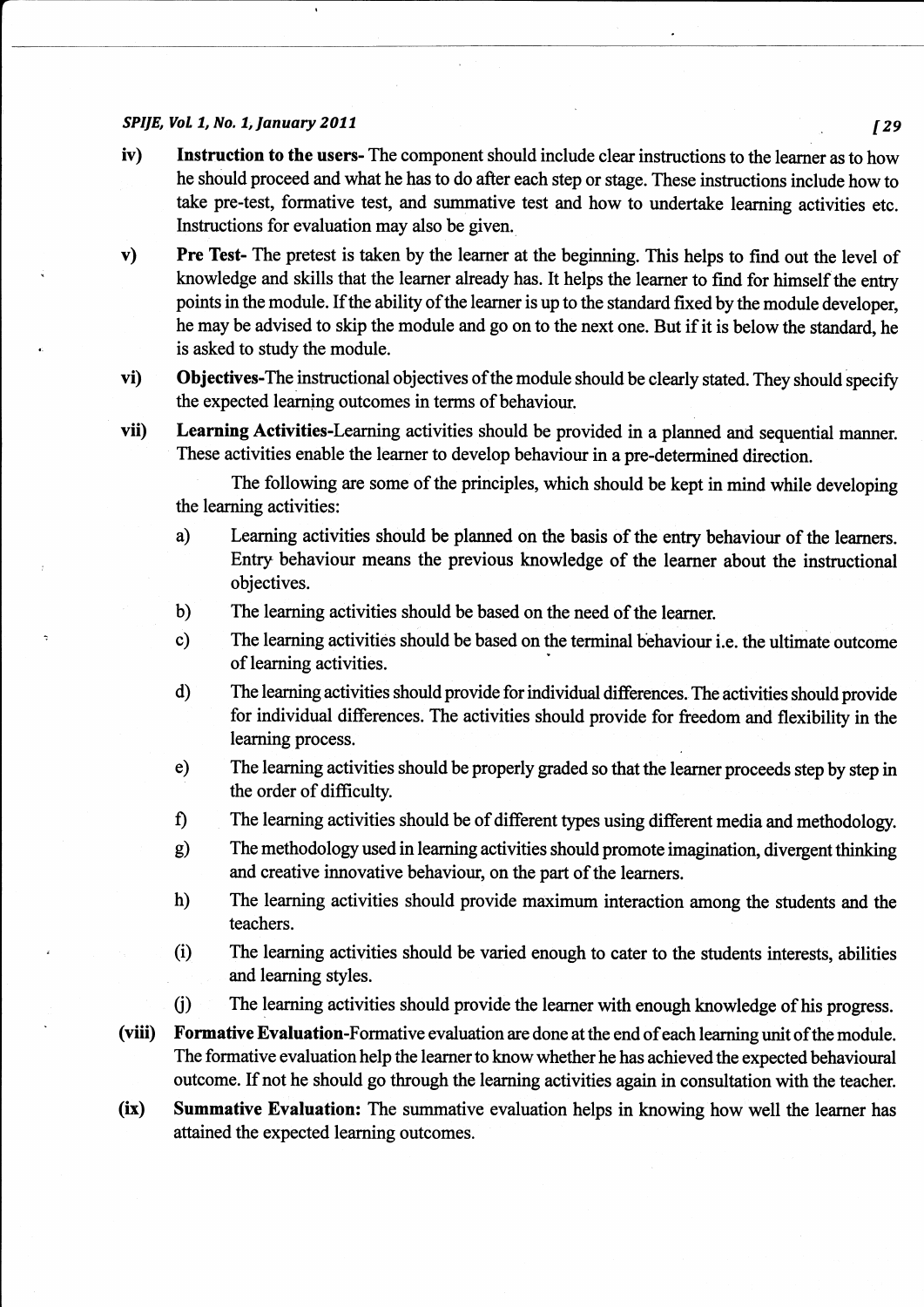## Rationale

This study was aimed to find out the Effect of Modular Teaching in Chemistry for X Grade Students. The study was conducted in the field of chemistry as there are many challenges in this field.

The current paradigm for teaching recognizes that knowledge is constructed, discovered, and extended by students as they interact with their environment. The modules, therefore, are based on a question from the student's surroundings.

Teaching with modules creates a tively, dynamic environment where leaming, thinking, and doing science are of primary importance (Stewart, 1999).

### Statement of the problem

A study of the effect of modular teaching on achievement in Chemistry of X grade Students.

## **Objective**

Objective of the study was to compare the achievement of students in chemistry taught through modular teaching and those taught through regular teaching methods.

## Hypothesis

(1) There is no significant difference between the mean gain scores of achievement of students in chemistry taught through modular teaching and those taught through regular teaching methods.

## Research Method

Here the researcher did the research on the basis of manipulation of one variable to see its effect on the other variable. In this research one variable was teaching method and its effectwas seen on achievement. In this study the cause-effect relationship of the two variables was seen. Hence, to conduct this research experimental method was used.

### Sample

Two groups, one taught through modular teaching and other taught as usual, of CBSE (Central Board of Secondary Education) Board school, Varanasi, U.P. were taken as sample ofthe study Experimental group students were taught by modular teaching method where as the control group were taught by the traditional method. Each group comprised of 40 students.

## Sampling technique

The Cluster Random Sampling Technique was used, in which all the CBSE (Central Board of Secondary Education) board schools of Varanasi were listed and from among them sample was randomly selected.

#### Tools

A self-structured achievement tests was used as a tool for pre-test and post-test.This lest was composed of twenty five multiple choice test items matching items pertaining to a combination of learning domains. These test items were based on the selected units of 10<sup>th</sup> class chemistry selected from the chapter metals, non metals and metallurgy.

## Data collection

Modular teaching experimental program was prepared for 15 days schedule in which a module with three units was taught to the experimental group. During the experiment, two different treatment patterns were applied. Same direct instruction strategy with same lesson plans and activities except for the control

### 30 1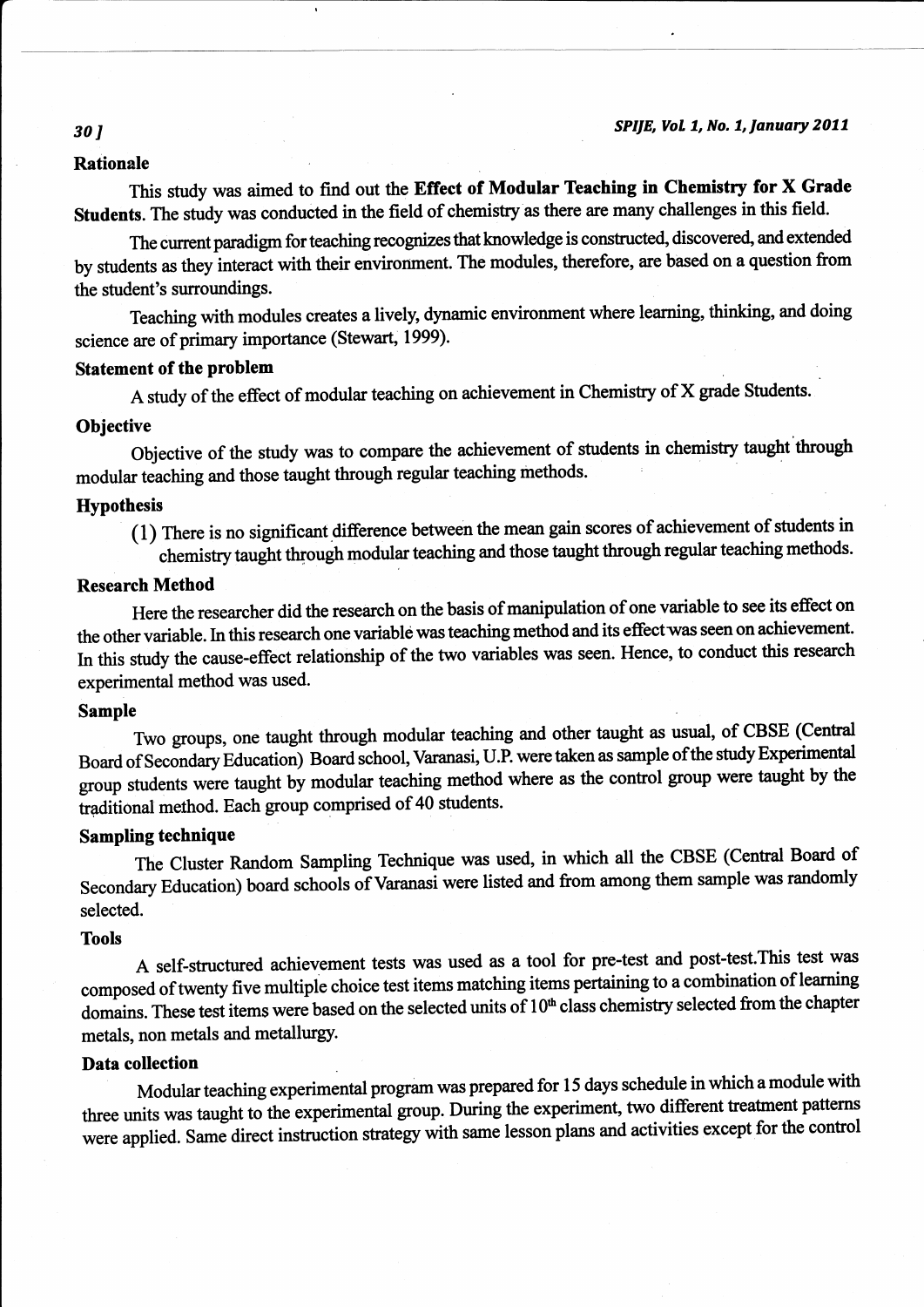I

SPIJE, Vol. 1, No. 1, January 2011<br>group was provided with traditional routine situation in the classroom while experimental group was provided with modular teaching method as treatment. The experiment started with a pre-test on the chapter 'Metallurgy'<br>which was administered to both the groups. After that the experiment started and continued for 12 days after which a post-test was administered to measure the achievement of the sample subjects. There were 40 students in each group and the mean difference between the post-test and pre-test scores of both the groups served as data to measure achievement of the students as a result of treatnent.

## Data Analysis Technique

Significance of difference between the mean scores of both the experimental and control groups on the variables of pre-test scores and post-test scores was tested at 0.05 level by applying t-test.

## Result and Interpretation

Table 1: Comparison of Mean Gain Scores of Achievement of Students in Chemistry taught through Modular Teaching and those taught through Regular Teaching Methods:

| Groups                                                         | $\boldsymbol{N}$ | $M$ <sub>Gain</sub> | S.D. | df | t-value | Significant level |
|----------------------------------------------------------------|------------------|---------------------|------|----|---------|-------------------|
| <b>Experimental</b><br>(Taught through<br>modular teaching)    | 40               | 10.85               | 3.40 | 78 | 3.2     | 0.05              |
| <b>Control</b><br>(Taught through regular<br>teaching methods) | 40               | 3.90                | 2.34 |    |         |                   |

The above table indicates that the 't' value 3.2 which was found to be significant at 0.05 level with df 78, indicates that there is significant difference between the mean gain scores of achievement of students in chemistry taught through modular teaching and those taught through regular teaching methods. Therefore the null hypothesis, 'there is no significant difference between the mean gain scores of achievement of students in chemistry taught through modular teaching and those taught through regular teaching methods' is rejected. Further, the mean scores of experimental group is greater than control group and significant.It proves that the effect of modular teaching on achievements is high than regular teaching methods.

## Conclusion

There is significant difference between the achievements of students in chemistry taught through modular teaching and those taught through regular teaching methods. The higher value of mean gain score of achievement indicates that the effect of modular teaching on the achievement of students in Chemistry is significantly greater than the effect of regular teaching methods.

On the whole, modular teaching is more effective as teaching learning process for Chemisty as compared to the regular teaching methods.

### Implications

Based on the above conclusion related to this study following implications can be drawn for students and teachers:

## For students :

l. Students can progress at their own rate, because they have full control on the rate of study.

2. Student can himself decide whether he has leamt the subject matter fully.